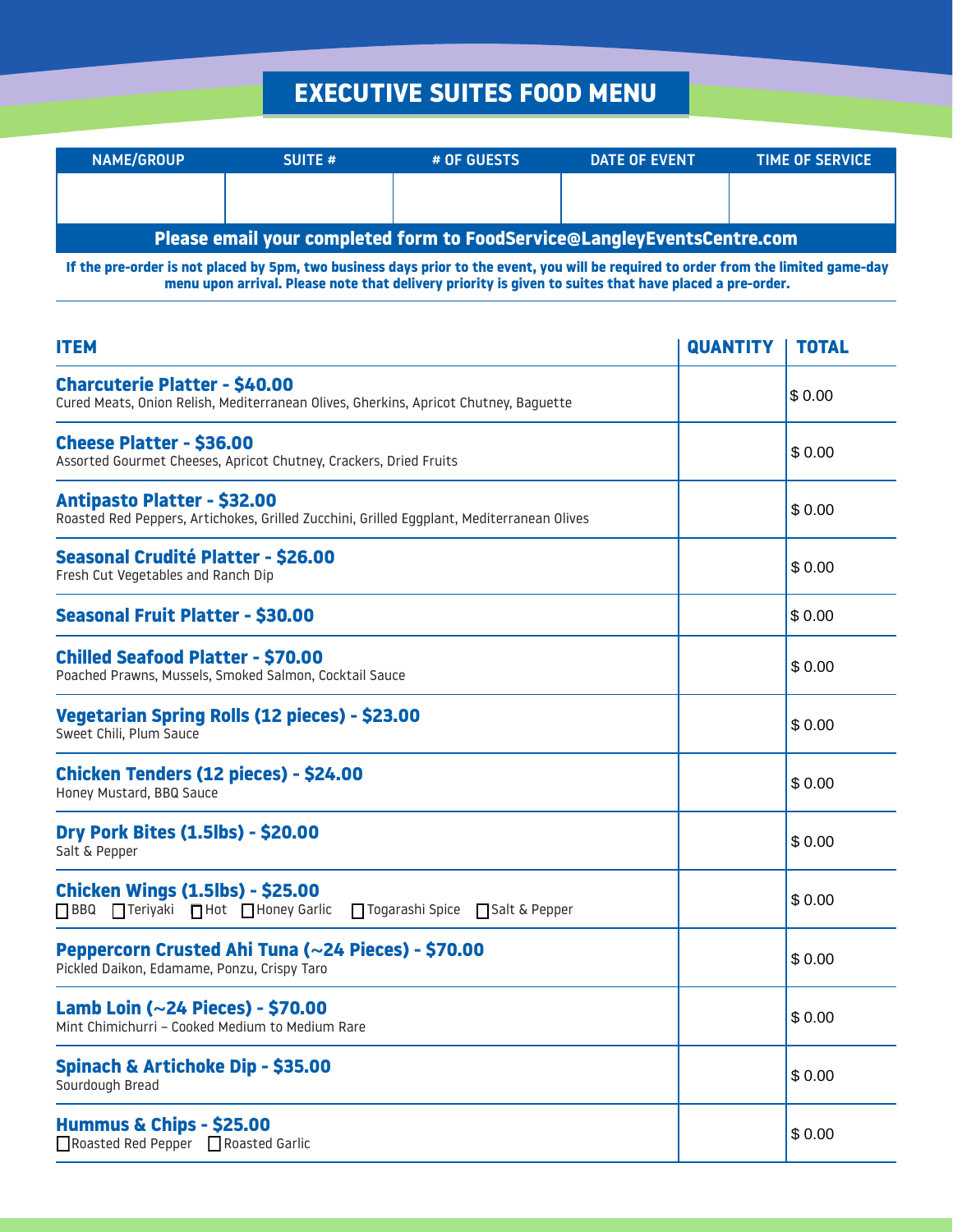| <b>ITEM</b>                                                                                                        | <b>QUANTITY</b> | <b>TOTAL</b> |
|--------------------------------------------------------------------------------------------------------------------|-----------------|--------------|
| Vegetable Samosas (12 Pieces) - \$35.00<br>Cucumber Raita                                                          |                 | \$0.00       |
| Tandoori Chicken Sliders (12 Pieces) - \$35.00<br>Cucumber Raita, Iceberg Lettuce                                  |                 | \$0.00       |
| Pulled Pork Sliders (12 Pieces) - \$35.00<br>Coleslaw, Chipotle Mayo                                               |                 | \$0.00       |
| Mini Cheeseburgers (12 Pieces) - \$35.00<br>Mayo, Relish, Cheddar                                                  |                 | \$0.00       |
| <b>Chips &amp; Salsa - \$15.00</b>                                                                                 |                 | \$0.00       |
| <b>Bottomless Popcorn - \$10.00</b>                                                                                |                 | \$0.00       |
| Spicy Potato Wedges (1.5lbs) - \$15.00<br>Roasted Garlic Mayo, Mango Curry                                         |                 | \$0.00       |
| Pizza (10 pieces) - \$30.00<br>$\Box$ Three Cheese $\Box$ Pepperoni<br>$\Box$ Ham & Pineapple<br>$\Box$ Vegetarian |                 | \$0.00       |
| Shrimp Gyoza (12 Pieces) - \$28.00<br>Served with Ponzu                                                            |                 | \$0.00       |
| <b>Baked Cookies (12 Pieces) - \$24.00</b><br><b>Assorted Fresh Baked Cookies</b>                                  |                 | \$0.00       |
| Assorted Mini Cake Bites (12 Pieces) - \$24.00                                                                     |                 | \$0.00       |
| Assorted Dessert Bars (12 Pieces) - \$30.00                                                                        |                 | \$0.00       |
| Cream Puffs (24 Pieces) - \$24.00<br>Chocolate, Caramel                                                            |                 | \$0.00       |
| <b>Triple O's</b>                                                                                                  |                 |              |
| <b>ITEM</b>                                                                                                        | <b>QUANTITY</b> | <b>TOTAL</b> |
| <b>Original - \$7.75</b>                                                                                           |                 | \$0.00       |
| <b>Original with Cheese - \$8.75</b>                                                                               |                 | \$0.00       |
| <b>Bacon Cheddar Burger - \$10.00</b>                                                                              |                 | \$0.00       |
| Double Double - \$11.50                                                                                            |                 | \$0.00       |
| <b>Spicy Ultimate Crunch (Chicken) - \$9.75</b>                                                                    |                 | \$0.00       |
| Dippin' Chicken Tenders - \$10.00                                                                                  |                 | \$0.00       |
| Veggie Burger - \$7.75                                                                                             |                 | \$0.00       |
| <b>Fries - \$3.50</b>                                                                                              |                 | \$0.00       |
| <b>Gravy - \$1.75</b>                                                                                              |                 | \$0.00       |

**Gravy - \$1.75**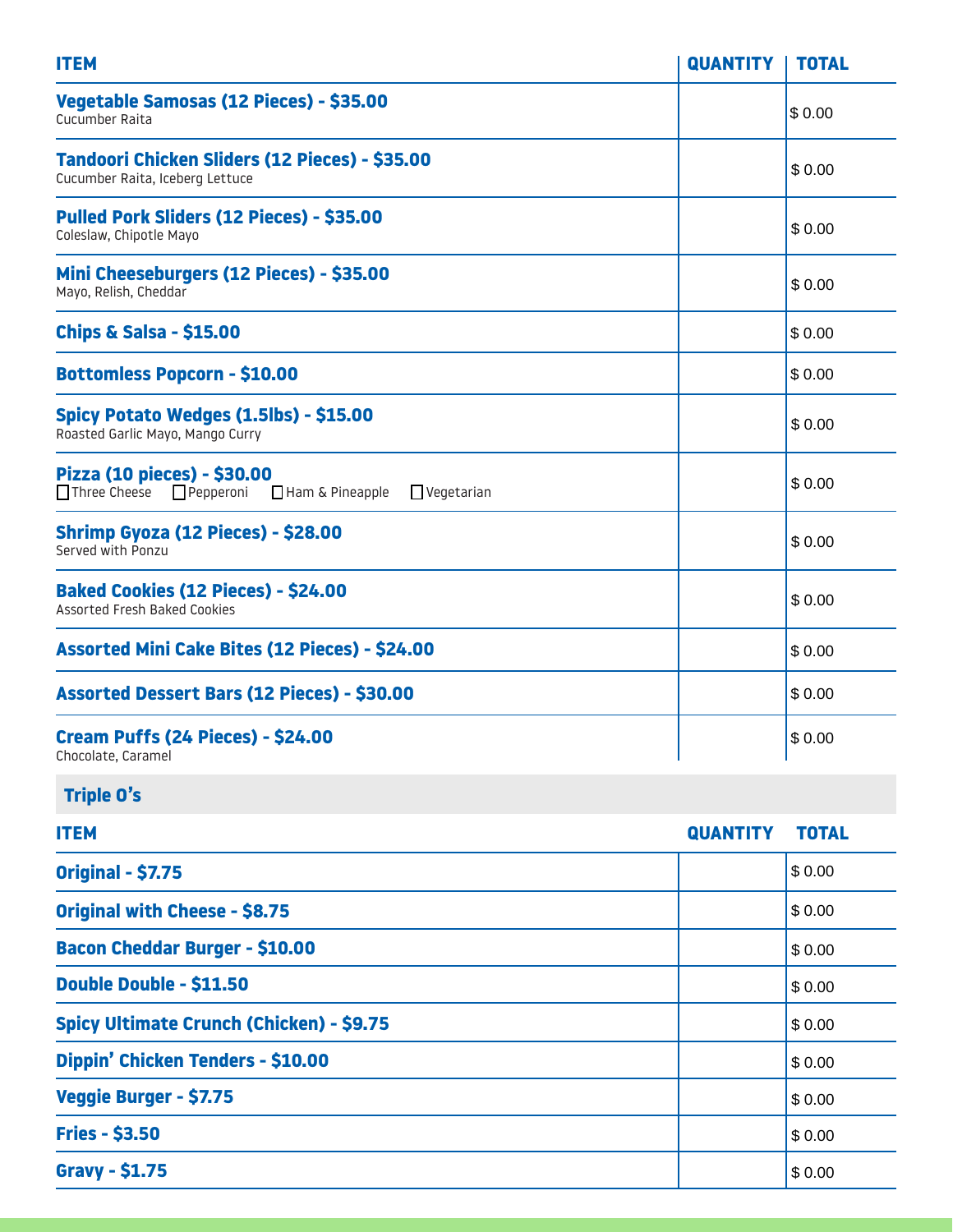## **EXECUTIVE SUITE BEVERAGE MENU**

### **Red Wine**

| <b>ITEM</b>                                                 | <b>QUANTITY</b> | <b>TOTAL</b> |
|-------------------------------------------------------------|-----------------|--------------|
| Peller Estates - \$28.00<br>Merlot                          |                 | \$0.00       |
| Wayne Gretzky Estates - \$35.00<br>Cabernet Sauvignon/Syrah |                 | \$0.00       |
| <b>Sandhill - \$38.00</b><br>Cabernet/Merlot                |                 | \$0.00       |
| <b>Ravenswood - \$33.00</b><br>Cabernet Sauvignon           |                 | \$0.00       |
| <b>Rosemount - \$36.00</b><br>Shiraz                        |                 | \$0.00       |
| <b>Oyster Bay - \$46.00</b><br>Pinot Noir                   |                 | \$0.00       |

### **White Wine**

| <b>ITEM</b>                                          | <b>QUANTITY</b> | <b>TOTAL</b> |
|------------------------------------------------------|-----------------|--------------|
| Peller Estates - \$28.00<br>Sauvignon Blanc          |                 | \$0.00       |
| <b>Wayne Gretzky Estates - \$32.00</b><br>Chardonnay |                 | \$0.00       |
| <b>Sandhill - \$35.00</b><br>Pinot Gris              |                 | \$0.00       |
| Sebastiani - \$41.00<br>Chardonnay                   |                 | \$0.00       |
| <b>Gehringer - \$31.00</b><br>Dry Riesling           |                 | \$0.00       |
| <b>Oyster Bay - \$46.00</b><br>Sauvignon Blanc       |                 | \$0.00       |

**Every standard suite has a small fridge inside which is stocked with a selection of beers, coolers/ciders and non-alcoholic drinks. Did you want us to unlock the fridge for your guests to enjoy and charge your bill based on consumption? (Check box if yes)**

**\_\_\_\_\_\_\_\_\_\_\_\_\_\_\_\_\_\_\_\_\_\_\_\_\_\_\_\_\_\_\_\_\_\_\_\_\_\_\_\_\_\_\_\_\_\_\_\_\_\_\_\_\_\_\_\_\_\_\_\_\_\_\_\_\_\_\_\_\_\_\_\_\_\_\_\_\_\_\_\_\_\_\_\_\_\_\_\_\_\_\_\_\_\_\_\_\_\_\_\_\_\_\_\_\_**

**\_\_\_\_\_\_\_\_\_\_\_\_\_\_\_\_\_\_\_\_\_\_\_\_\_\_\_\_\_\_\_\_\_\_\_\_\_\_\_\_\_\_\_\_\_\_\_\_\_\_\_\_\_\_\_\_\_\_\_\_\_\_\_\_\_\_\_\_\_\_\_\_\_\_\_\_\_\_\_\_\_\_\_\_\_\_\_\_\_\_\_\_\_\_\_\_\_\_\_\_\_\_\_\_\_**

#### General Notes